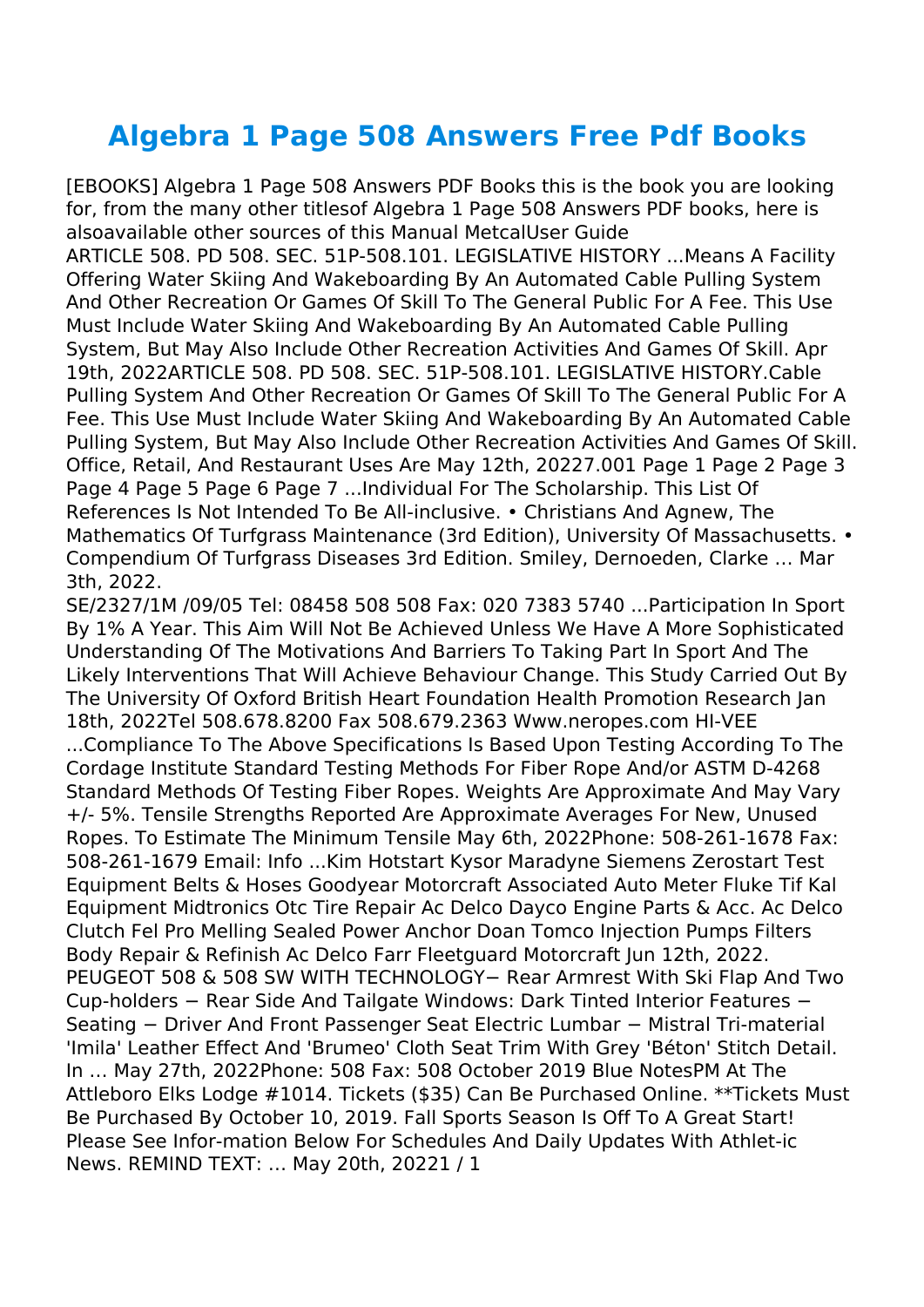Http://rims.ruforum.org/C69AC11/algebra-1-page-508 ...Algebra 1 Page 508 AnswersAks Kir KoloftAlgebra 1 Sol Released Test 2012Ali Baba And The Forty Thieves Dominoes Quick StarAladdin Play Script For KidsAircraft Technical ... For KidsAlgebra 2 Form K Answers PearsonAkropong Training College AdmissionsAlgebra 2 Star Test Released Answers 2013Algebr Mar 6th, 2022. Page 1 Page 2 Page 3 Page 4 Back Page - Www.hififreak.nl ...As Of 2006-02-22 Bryston Will Only Warranty Bryston Products Purchased Through Authorized Bryston Dealers. Bryston Products With A Date Code Of 0608 Or Higher (date Code Format Is "yyww", Where "yy" Is The Two Least Significant Digits Of The Year And "ww" Is The Week Of The Year) Must Be Jan 10th, 2022Page 3 Page 5 Page 8 Page 9 Page 11 Rediscovering Our OLPS ...The Meaning Of The Name Of Our Church - Our Lady Of Perpetual Succour, In Singapore And Around The World! Meanwhile, We Also Look At The Different Types Of Consecrated Brothers And Sisters ... Our Lady Of Prompt Succor Catholic Church (Louisiana, US) This Was The Last C Jan 26th, 2022(Page 18) (Page 20) (Page 22) (Page 24) (Page 25)GIGABYTE Radeon RX 5700 XT GAMING OC 8G '.12 Graphics Card \$419.99 After 510.00 Instant Savings Save: 2% PROMO CODE BFRDAY63 For An Additional \$40 Off Intel Core I9-9900K Coffee Lake 8-core. 3.6 GHz Desktop Processor Free Software Bundle Included \$319.99 After 5230.00 Instant Savings Save: 42% MS' Radeon RX Jan 5th, 2022. 10.002 Page 10 Page 11 Page 12 Page 13 Page 14 - StateProper Grammar, Correct Spelling And Proper Editing Of Text Are Important. The Most Current Edition Of The American Psychological Association (APA) Style Guide Should Be Used For All Research Citations. Adherence To These Editorial Guidelines Is Ex May 12th, 2022PAGE 3 PAGE 8 PAGE 5 PAGE 6 Won't Back On CAA: ModiFeb 17, 2020 · Places - Jyotirlinga-Omkareshwar (near Indore In Madhya Pradesh), Mahakaleshwar (Ujjain In Madhya Pradesh) And Kashi Vishwanath (Varanasi In Uttar Pradesh). Statue Of Deenday May 7th, 2022PAGE 3 PAGE 12 PAGE 4 PAGE 5 Reforms Are Necessary, FarmFeb 11, 2021 · Tapovan Tunnel Following Glacier Burst In Uttarak-hand. "ITBP And Other Agencies Are Cutting The Loose Ends Of Pipes And Wires Inside The Tapovan Tunnel As ... Rajendra Prasad Government Medical Col-lege Tanda, District Kangra An May 9th, 2022.

PAGE 14 PAGE 10 PAGE 12 PAGE 26Patrick Simms David Swanson PRESIDENT & CEO Harvey Grotsky VICE PRESIDENT OF OPERATIONS David Middlebrook David.middlebrook@themeetingmagazines.com ADVERTISING SALES OFFICES 2700 N. Military Trail, Suite 120 Boca Raton, FL 33431-6394 561-989-0600 Fax: 561-989-9509 Advertising@themeetingmagazines.com WESTERN STATES/HAWAII Marshall Rubin Jan 13th, 2022PAID Page 5 Page 8 Page 12 Page 3 Pages 6-7 PERMIT NO. 186Portunity. That's My Elevator Speech. And It Might Be One Of The Shortest Elevator Speeches In History. But It's Really What I Do. I Look For Opportunities To Connect People With Whatever Their Next Opportunity Is," Says Mark Richardson, Founder And Owner Of Unfinished Busi-ness, A Jun 9th, 2022Page 8 Page 1 Page 2 Page 7 - Nscorp.comAtlanta To The Suburb Of Tucker, Ga. The Data Center Had Operated At Spring Street Since The Early 1960s. Outdated ... Team Crandall Smith's Wife, Sandy, And Her ... Jason Pettway Director Information Technology Troop Mar 22th, 2022.

PAGE 1 PAGE 2 PAGE 3 PAGE 4 CompUrban Outfitters (Philadelphia, PA) Partnership